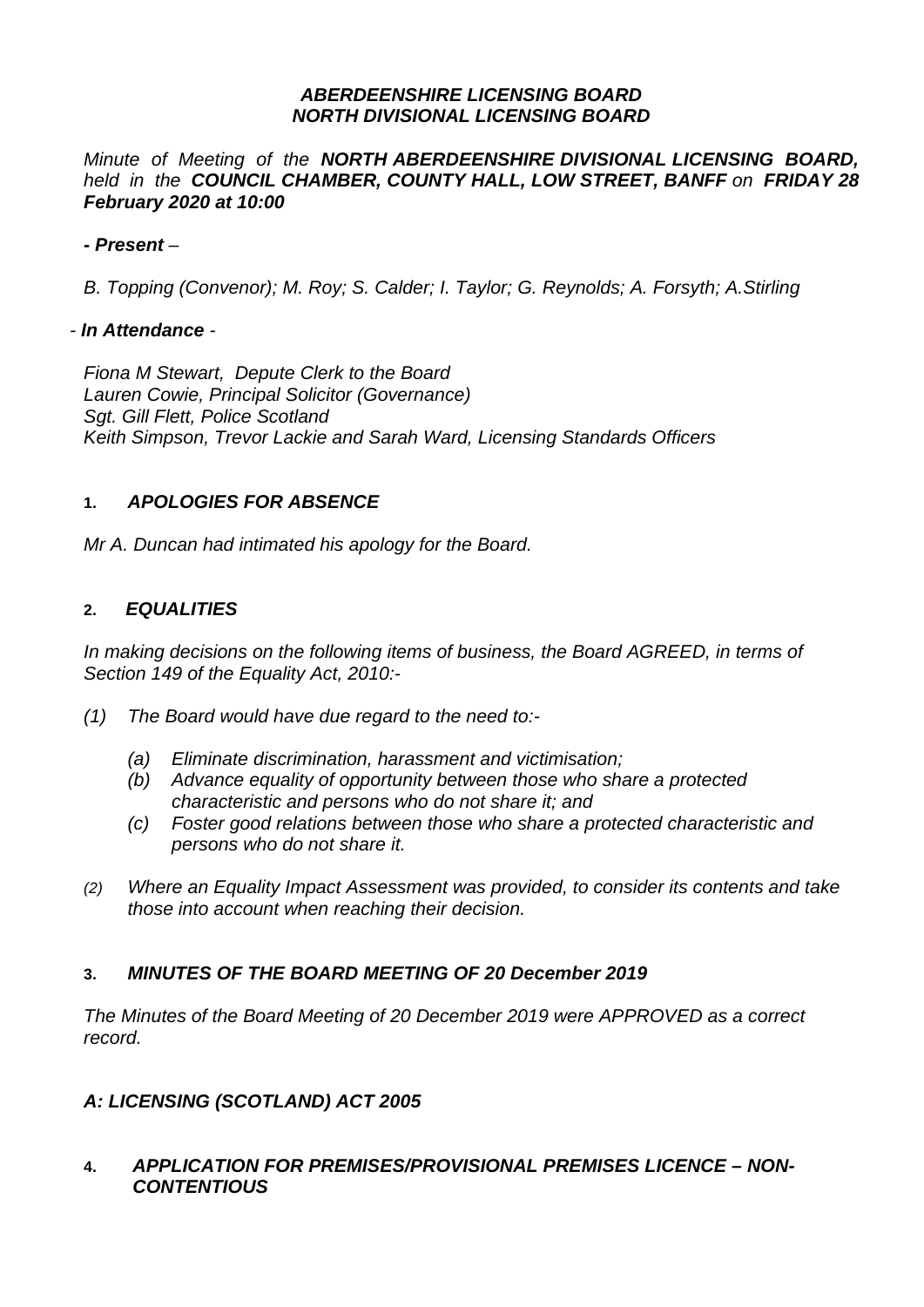*Following consideration of a report by the Clerk the Board decided the applications for Provisional Premises Licences as undernoted:* 

| <b>Applicant</b>                    | <b>Premises</b>             | <b>Decision</b> |
|-------------------------------------|-----------------------------|-----------------|
| Stephen Tokelove                    | 95 Main Street, Gardenstown | Granted         |
| <b>Kessock Service Station Ltd.</b> | Victoria Service Station,   | Granted         |
|                                     | <b>Boyndie Road, Banff</b>  |                 |

## **5.** *APPLICATION FOR NON-CONTENTIOUS MAJOR VARIATIONS OF PREMISES LICENCES*

*Following consideration of a report by the Depute Clerk in respect of applications for Major Variation of premises licences, the Board decided the applications as undernoted:* 

| <b>Applicant</b>                      | <b>Premises</b>                                      | <b>Decision</b>                                                                                                                                                                                                                                                                      |
|---------------------------------------|------------------------------------------------------|--------------------------------------------------------------------------------------------------------------------------------------------------------------------------------------------------------------------------------------------------------------------------------------|
| David Donn                            | LOCO,<br>2 Main Street,<br>Cairnbulg,<br>Fraserburgh | Granted                                                                                                                                                                                                                                                                              |
| Aberdeen Business Limited             | Costcutter,<br>20 Duff Street,<br>Macduff            | Granted, however, the Board<br>expressed their<br>disappointment at the lack of<br>contact from the Licence<br>Holder in respect of<br>correspondence relating to<br>the application and asked<br>that the Licence Holder be<br>made aware of the Board's<br>concern in this regard. |
| <b>Celebrations (Turriff) Limited</b> | Celebrations<br>15 Main Street<br>Turriff            | Granted                                                                                                                                                                                                                                                                              |

## **6.** *APPLICATION FOR REVIEW OF PERSONAL LICENCE – CONDUCT INCONSISTENT WITH LICENSING OBJECTIVES – KIRSTY SIM – HEARING*

- *(1) The Licence Holder was neither present nor represented at the hearing*
- *(2) Sergeant Gill Flett represented the Chief Constable at the hearing.*
- *(3) As a preliminary matter, the Board determined to proceed with the hearing in the absence of the Licence Holder.*
- *(4) The Board heard Sergeant Flett's submissions.*
- *(5) An opportunity was then afforded to members to ask questions of Sergeant Flett but there were none*
- *(6) Sergeant Flett was forded an opportunity to make concluding remarks but had nothing to add to her submission*
- *(7) Thereafter,* 
	- *(a) Mr Roy, seconded by Mr Forsyth, moved as a motion that, being satisfied, by*  reason of the licence holder's behaviour and subsequent conviction, that it *was necessary to do so for the purposes of the preventing crime and disorder,*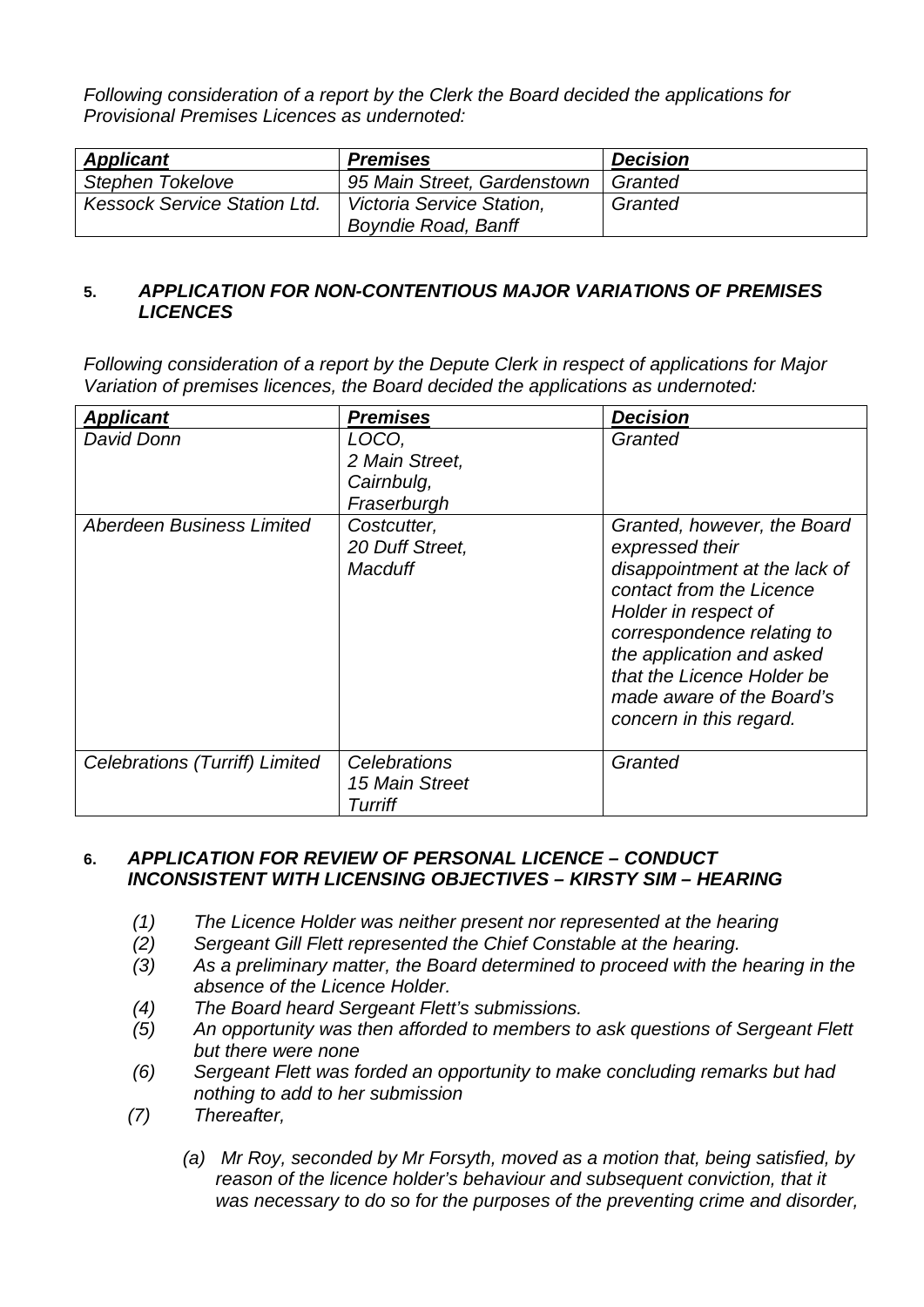*securing public safety and preventing public nuisance licensing objectives in terms of Section 84(6)(b) of the Licensing (Scotland) Act 2005, the Board make an order that the personal licence held by Kirsty Sim be revoked in terms of Sections 8 84(7)(a) of the Licensing (Scotland) Act.* 

- *(b) No amendment was proposed*
- *(c) The motion was passed unanimously on a show of hands*

*The Decision of the Board therefore was that the personal licence held by Kirsty Sim be REVOKED.*

## **7.** *APPLICATIONS FOR CONTENTIOUS MAJOR VARIATION OF PREMISES LICENCE– FOUR CHAPEL STREET, PETERHEAD – HEARING*

- *(1) The applicants were represented by Janet Hood, Solicitor, Edzell.*
- *(2) Trevor Lackie, Licensing Standards Officer, was present at the hearing.*
- *(3) Dr Tara Shivaji, Public health was neither present nor represented at the hearing. The Board noted her representation was competent and noted its contents.*
- *(4) The Board heard Mrs Hood's submissions.*
- *(5) The Board heard Mr Lackie's submissions.*
- *(6) The Board allowed Mrs Hood to respond to the submissions made.*
- *(7) The Board then asked questions of all parties.*
- *(8) Mr Lackie was afforded an opportunity to make concluding remarks but declined to do so*
- *(9) Mrs Hood was afforded an opportunity to make concluding remarks and took advantage of the opportunity.*
- *(10) The Board then adjourned to deliberate the application.*
- *(11) On resuming the bench, the Convenor asked if there were any other issues that members wished to raise with the parties but there were none.*
- *(12) The Board GRANTED the following parts of the application, which had attracted no objections or adverse representations:* 
	- *a. Permit consumption of food delivered to patrons ordering takeaways from other premises.*
	- *b. Add indoor and outdoor sports the pool table located in the Cube Nightclub (hybrid use). Note: the pool table is covered and used as a table when good management of the premises requires it for public safety and appropriate crowd management.*
	- *c. Add column 4 in the operating plan for all activities to include extended hours and general extension of hours*
	- *d. Add theatre comedians, magicians and other forms of entertainment commensurate with a busy hybrid popular entertainment nightclub type premises*
- *(13) Thereafter,* 
	- *(a) Mrs Stirling, seconded by Mr Forsyth, moved as a motion that the application be deferred for a site visit to clarify the layout of the premises in the best interest of the business and in terms of Board policies in that it may clarify some of the issues still unanswered.*
	- *(b) No amendment was proposed*
	- *(c) The motion was passed unanimously on a show of hands*

*The Decision of the Board therefore was that consideration of the application be deferred to allow a site visit of the premises to take place.*